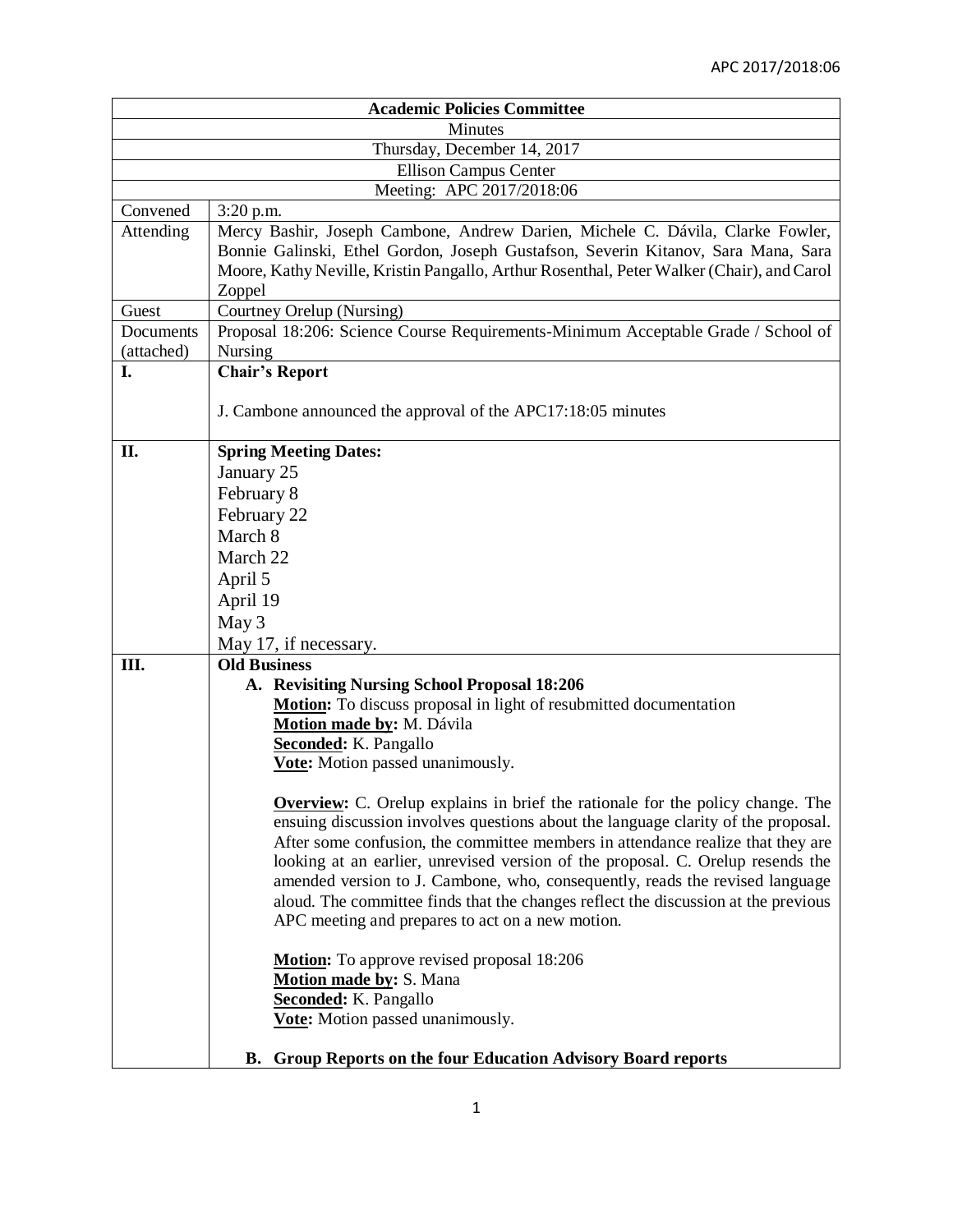|                  | <b>Overview:</b> J. Cambone: The goal of the report review and discussion is to figure<br>out what hinders retention and timely graduation. All chairs had a discussion of<br>the four reports. In addition, approximately 120 more people discussed the reports<br>with President Keenan. The same ground rules should apply to the APC<br>discussion: talk about the text, put aside whether we like it or not. Does research<br>support our current practices, and where do our practices require revision in light<br>of the existing research?                                            |
|------------------|------------------------------------------------------------------------------------------------------------------------------------------------------------------------------------------------------------------------------------------------------------------------------------------------------------------------------------------------------------------------------------------------------------------------------------------------------------------------------------------------------------------------------------------------------------------------------------------------|
|                  | S. Kitanov reported out for Group 1: Guiding Student Choice. Recommendations:<br>The APC committee would like to see data on class withdrawal and its impact on<br>progression $\&$ success – the working group will provide this data to the<br>APC. There were also questions around the add/drop deadline and whether or not<br>similar institutions have the same policy and whether or not our policy is best<br>practice. There was also a recommendation that First Year Experience implement<br>programming to assist with student resilience.                                         |
|                  | Chair P. Walker reported out for Group 4: Hardwiring Student Success. Are we<br>using existing tools (e.g. Map Works) at capacity? Many solutions in this report<br>require expert IT help. B. Galinski: Individual texting has been tried at SSU, but<br>only messages that can impact student progression should be sent, because there's<br>overload. It is important to coordinate with all concerned parties regarding student<br>withdrawal. <b>Recommendation:</b> The Committee will review the Hardwiring<br>Student Success Checklist (pp. 16-19) and discuss it at the next meeting |
|                  | S. Moore reported out for Group 3: Defining the Faculty Role in Student Success.<br>The report might be useful as a guide to evaluating current policies. Big take away:<br>If everyone is responsible, nobody is responsible. Emphasis of the article is on<br>how to support faculty with respect to the different strategies. Recommendation:<br>The Committee will review the academic policy diagnostic and discuss at the next<br>meeting.                                                                                                                                               |
|                  | B. Galinski reported out for Group 2: Promoting Timely Degree Completion.<br>Chair P. Walker thanked J. Cambone for chairing the meeting during his<br>absence. Chair P. Walker also encouraged the Committee to invite students to<br>participate on the APC as it is very helpful to hear their perspective when making<br>decisions.                                                                                                                                                                                                                                                        |
| IV.              | <b>NO NEW BUSINESS</b>                                                                                                                                                                                                                                                                                                                                                                                                                                                                                                                                                                         |
| V.               | <b>Adjournment</b>                                                                                                                                                                                                                                                                                                                                                                                                                                                                                                                                                                             |
|                  | Motion: Motion to adjourn.<br>Motion made by: E. Gordon<br>Seconded: C. Fowler<br>Vote: Motion passed unanimously.                                                                                                                                                                                                                                                                                                                                                                                                                                                                             |
| <b>Adjourned</b> | at 4:32 p.m.                                                                                                                                                                                                                                                                                                                                                                                                                                                                                                                                                                                   |

Respectfully submitted,

Bonnie M. Galinski (Assistant Vice President for Enrollment Management), Severin Kitanov (Philosophy)